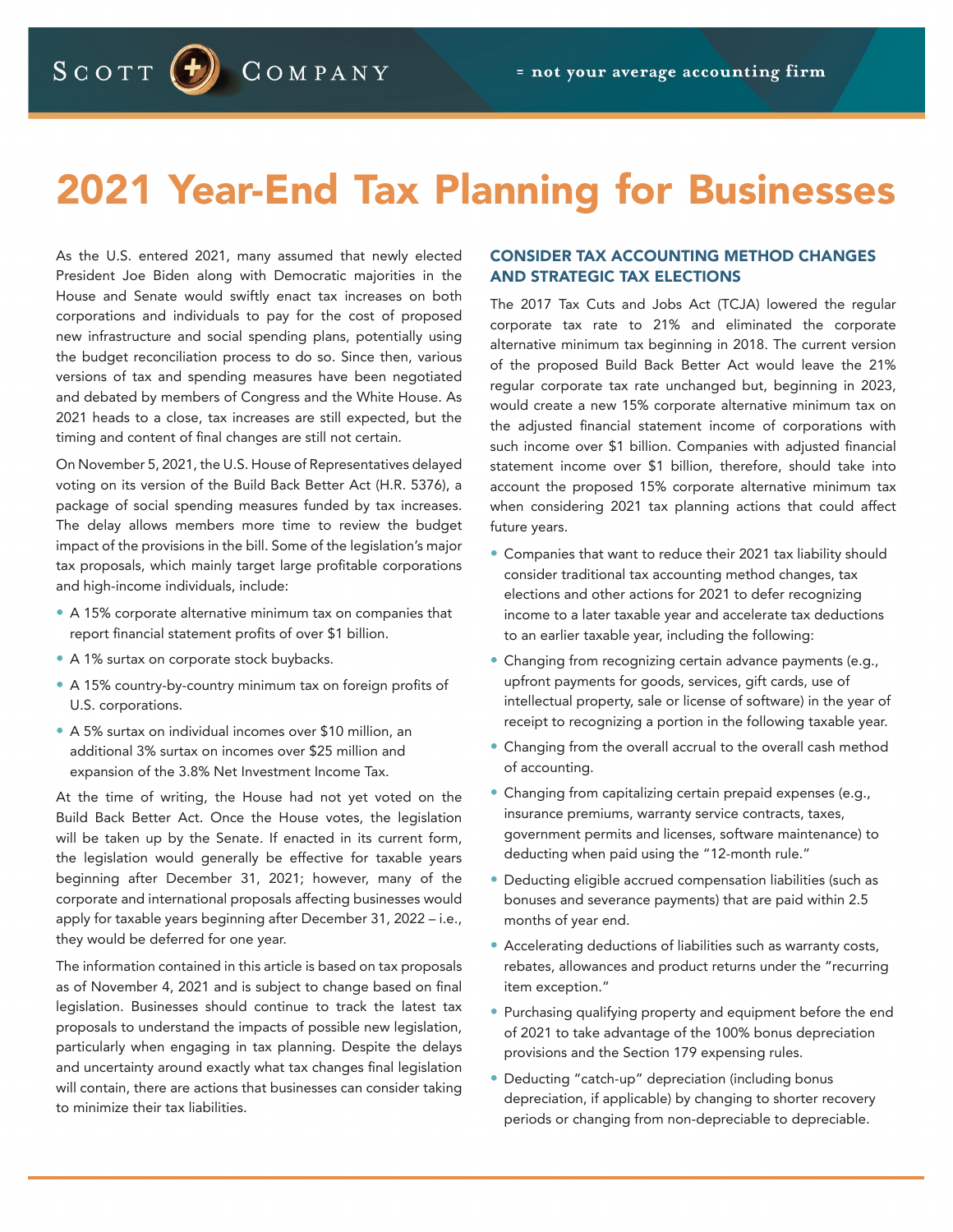• Optimizing the amount of uniform capitalization costs capitalized to ending inventory, including changing to simplified methods available under Section 263A.

COMPANY

- Electing to fully deduct (rather than capitalize and amortize) qualifying research and experimental (R&E) expenses attributable to new R&E programs or projects that began in 2021. Similar planning may apply to the deductibility of software development costs attributable to new software projects that began in 2021. (Note that capitalization and amortization of R&E expenditures is required beginning in 2022, although the proposed Build Back Better Act would delay the effective date until after 2025).
- Electing to write-off 70% of success-based fees paid or incurred in 2021 in connection with certain acquisitive transactions under Rev. Proc. 2011-29.
- Electing the de minimis safe harbor to deduct small-dollar expenses for the acquisition or production of property that would otherwise be capitalizable under general rules.

#### Is "reverse" planning better for your situation?

Depending on their facts and circumstances, some businesses may instead want to accelerate taxable income into 2021 if, for example, they believe tax rates will increase in the near future or they want to optimize usage of NOLs. These businesses may want to consider "reverse" planning strategies, such as:

- Implementing a variety of "reverse" tax accounting method changes.
- Selling and leasing back appreciated property before the end of 2021, creating gain that is taxed currently offset by future deductions of lease expense, being careful that the transaction is not recharacterized as a financing transaction.
- Accelerating taxable capital gain into 2021.
- Electing out of the installment sale method for installment sales closing in 2021.
- Delaying payments of liabilities whose deduction is based on when the amount is paid, so that the payment is deductible in 2022 (e.g., paying year-end bonuses after the 2.5-month rule).

#### Tax accounting method changes – is a Form 3115 required and when?

Some of the opportunities listed above for changing the timing of income recognition and deductions require taxpayers to submit a request to change their method of tax accounting for the particular item of income or expense. Generally, tax accounting method change requests require taxpayers to file a Form 3115, *Application for Change in Accounting Method*, with the IRS under one of the following two procedures:

- The "automatic" change procedure, which requires the taxpayer to attach the Form 3115 to the timely filed (including extensions) federal tax return for the year of change and to file a separate copy of the Form 3115 with the IRS no later than the filing date of that return; or
- The "nonautomatic" change procedure, which applies when a change is not listed as automatic and requires the Form 3115 (including a more robust discussion of the legal authorities than an automatic Form 3115 would include) to be filed with the IRS National Office during the year of change along with an IRS user fee. Calendar year taxpayers that want to make a nonautomatic change for the 2021 taxable year should be cognizant of the accelerated December 31, 2021 due date for filing Form 3115.

Only certain changes may be implemented without a Form 3115.

# WRITE-OFF BAD DEBTS AND WORTHLESS STOCK

Given the economic challenges brought on by the COVID-19 pandemic, businesses should evaluate whether losses may be claimed on their 2021 returns related to worthless assets such as receivables, property, 80% owned subsidiaries or other investments.

• Bad debts can be wholly or partially written off for tax purposes. A partial write-off requires a conforming reduction of the debt on the books of the taxpayer; a complete write-off requires demonstration that the debt is wholly uncollectible as

of the end of the year.

- Losses related to worthless, damaged or abandoned property can generate ordinary losses for specific assets.
- Businesses should consider claiming losses for investments in insolvent subsidiaries that are at least 80% owned and for certain investments in insolvent entities taxed as partnerships (also see *Partnerships and S corporations*, below).
- Certain losses attributable to COVID-19 may be eligible for an election under Section 165(i) to be claimed on the preceding taxable year's return, possibly reducing income and tax in the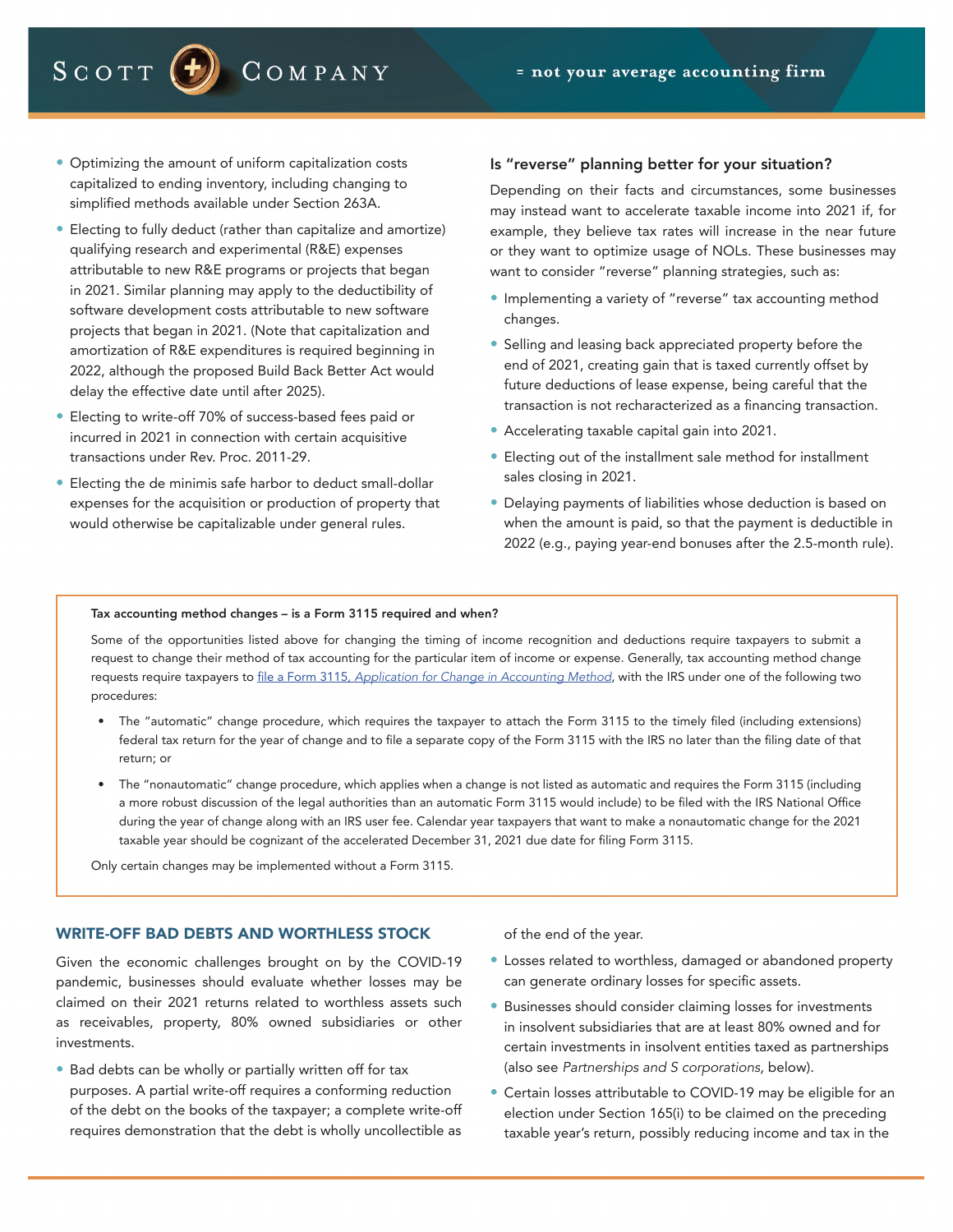COMPANY

earlier year or creating an NOL that may be carried back to a year with a higher tax rate.

# MAXIMIZE INTEREST EXPENSE DEDUCTIONS

SCOTT  $(-)$ 

The TCJA significantly expanded Section 163(j) to impose a limitation on business interest expense of many taxpayers, with exceptions for small businesses (those with three-year average annual gross receipts not exceeding \$26 million (\$27 million for 2022), electing real property trades or businesses, electing farming businesses and certain utilities.

- The deduction limit is based on 30% of adjusted taxable income. The amount of interest expense that exceeds the limitation is carried over indefinitely.
- Beginning with 2022 taxable years, taxpayers will no longer be permitted to add back deductions for depreciation, amortization and depletion in arriving at adjusted taxable income (the principal component of the limitation).
- The Build Back Better Act proposes to modify the rules with respect to business interest expense paid or incurred by partnerships and S corporations (see *Partnerships and S corporations*, below).

## MAXIMIZE TAX BENEFITS OF NOLS

Net operating losses (NOLs) are valuable assets that can reduce taxes owed during profitable years, thus generating a positive cash flow impact for taxpayers. Businesses should make sure they maximize the tax benefits of their NOLs.

- Make sure the business has filed carryback claims for all permitted NOL carrybacks. The CARES Act allows taxpayers with losses to carry those losses back up to five years when the tax rates were higher. Taxpayers can still file for "tentative" refunds of NOLs originating in 2020 within 12 months from the end of the taxable year (by December 31, 2021 for calendar year filers) and can file refund claims for 2018 or 2019 NOL carrybacks on timely filed amended returns.
- Corporations should monitor their equity movements to avoid a Section 382 ownership change that could limit annual NOL deductions.
- Losses of pass-throughs entities must meet certain requirements to be deductible at the partner or S corporation owner level (see *Partnerships and S corporations*, below).

#### DEFER TAX ON CAPITAL GAINS

Tax planning for capital gains should consider not only current and future tax rates, but also the potential deferral period, short and long-term cash needs, possible alternative uses of funds and

other factors.

Noncorporate shareholders are eligible for exclusion of gain on dispositions of Qualified Small Business Stock (QSBS). The Build Back Better Act would limit the gain exclusion to 50% for sales or exchanges of QSBS occurring after September 13, 2021 for high-income individuals, subject to a binding contract exception. For other sales, businesses should consider potential long-term deferral strategies, including:

- Reinvesting capital gains in Qualified Opportunity Zones.
- Reinvesting proceeds from sales of real property in other "like-kind" real property.
- Selling shares of a privately held company to an Employee Stock Ownership Plan.
- Businesses engaging in reverse planning strategies (see I*s "reverse" planning better for your situation?* above) may instead want to move capital gain income into 2021 by accelerating transactions (if feasible) or, for installment sales, electing out of the installment method.

## CLAIM AVAILABLE TAX CREDITS

The U.S. offers a variety of tax credits and other incentives to encourage employment and investment, often in targeted industries or areas such as innovation and technology, renewable energy and low-income or distressed communities. Many states and localities also offer tax incentives. Businesses should make sure they are claiming all available tax credits for 2021 and begin exploring new tax credit opportunities for 2022.

- The Employee Retention Credit (ERC) is a refundable payroll tax credit for qualifying employers that have been significantly impacted by COVID-19. Employers that received a Paycheck Protection Program (PPP) loan can claim the ERC but the same wages cannot be used for both programs. The Infrastructure Investment and Jobs Act signed by President Biden on November 15, 2021, retroactively ends the ERC on September 30, 2021, for most employers.
- Businesses that incur expenses related to qualified research and development (R&D) activities are eligible for the federal R&D credit.
- Taxpayers that reinvest capital gains in Qualified Opportunity Zones may be able to defer the federal tax due on the capital gains. An additional 10% gain exclusion also may apply if the investment is made by December 31, 2021. The investment must be made within a certain period after the disposition giving rise to the gain.
- The New Markets Tax Credit Program provides federally funded tax credits for approved investments in low-income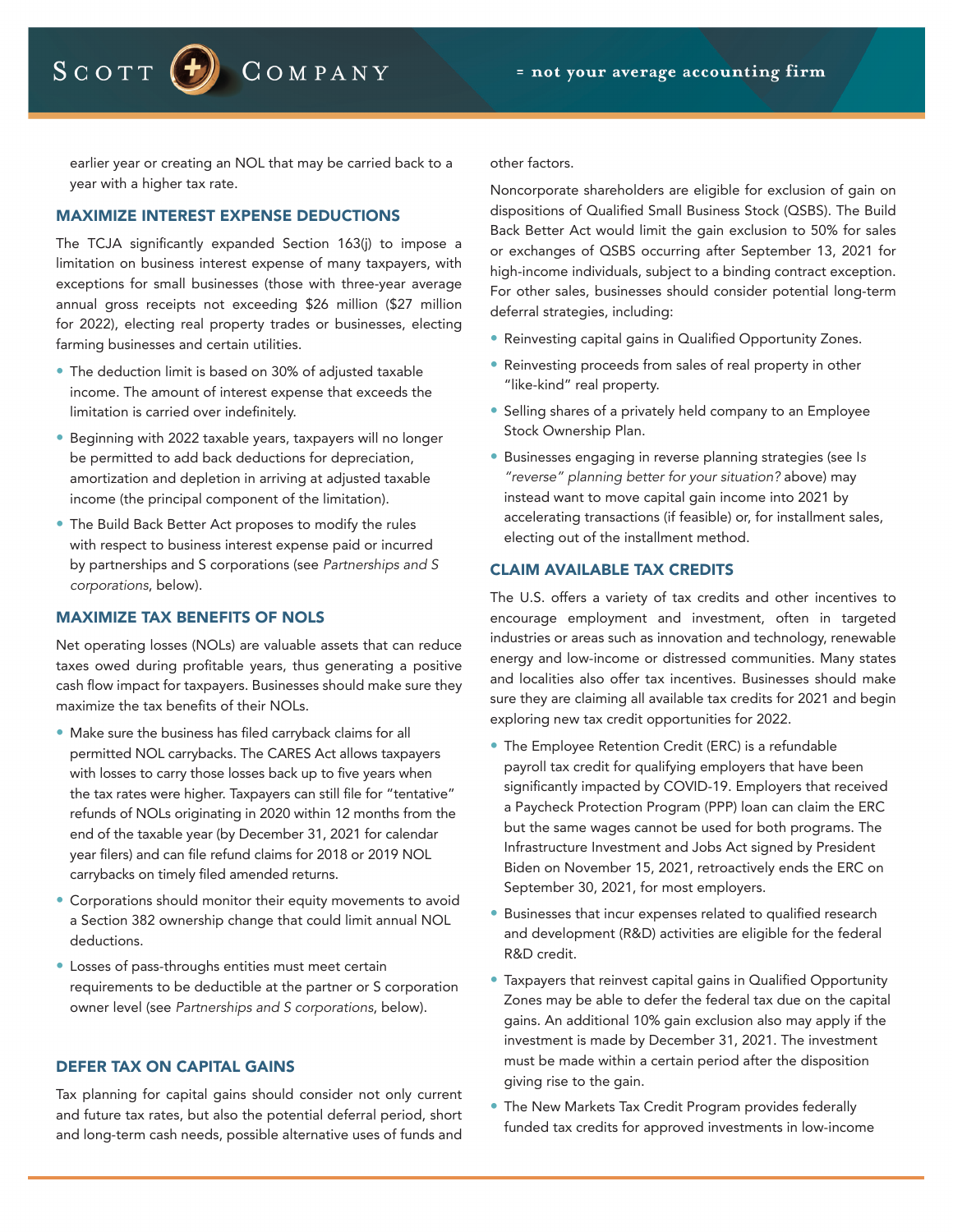communities that are made through certified "Community Development Entities."

COMPANY

SCOTT  $\left(\frac{1}{2}\right)$ 

- Other incentives for employers include the Work Opportunity Tax Credit, the Federal Empowerment Zone Credit, the Indian Employment Credit and credits for paid family and medical leave (FMLA).
- There are several federal tax benefits available for investments to promote energy efficiency and sustainability initiatives. In addition, the Build Back Better Act proposes to extend and enhance certain green energy credits as well as introduce a variety of new incentives. The proposals also would introduce the ability for taxpayers to elect cash payments in lieu of certain credits and impose prevailing wage and apprenticeship requirements in the determination of certain credit amounts.

#### PARTNERSHIPS AND S CORPORATIONS

The Build Back Better Act contains various tax proposals that would affect partnerships, S corporations and their owners. Planning opportunities and other considerations for these taxpayers include the following:

- Taxpayers with unused passive activity losses attributable to partnership or S corporation interests may want to consider disposing of the interest to utilize the loss in 2021.
- Taxpayers other than corporations may be entitled to a deduction of up to 20% of their qualified business income (within certain limitations based on the taxpayer's taxable income, whether the taxpayer is engaged in a service-type trade or business, the amount of W-2 wages paid by the business and the unadjusted basis of certain property held by the business). Planning opportunities may be available to maximize this deduction.
- Certain requirements must be met for losses of pass-through entities to be deductible by a partner or S corporation shareholder. In addition, an individual's excess business losses are subject to overall limitations. There may be steps that pass-through owners can take before the end of 2021 to maximize their loss deductions. The Build Back Better Act would make the excess business loss limitation permanent (the limitation is currently scheduled to expire for taxable years beginning on or after January 1, 2026) and change the manner in which the carryover of excess business losses may be used in subsequent years.
- Under current rules, the abandonment or worthlessness of a partnership interest may generate an ordinary deduction (instead of a capital loss) in cases where no partnership liabilities are allocated to the interest. Under the Build

Back Better Act, the abandonment or worthlessness of a partnership interest would generate a capital loss regardless of partnership liability allocations, effective for taxable years beginning after December 31, 2021. Taxpayers should consider an abandonment of a partnership interest in 2021 to be able to claim an ordinary deduction.

- Following enactment of the TCJA, deductibility of expenses incurred by investment funds are treated as "investment expenses"—and therefore are limited at the individual investor level— if the fund does not operate an active trade or business (i.e., if the fund's only activities are investment activities). To avoid the investment expense limitation, consideration should be given as to whether a particular fund's activities are so closely connected to the operations of its portfolio companies that the fund itself should be viewed as operating an active trade or business.
- Under current rules, gains allocated to carried interests in investment funds are treated as long-term capital gains only if the investment property has been held for more than three years. Investment funds should consider holding the property for more than three years prior to sale to qualify for reduced long-term capital gains rates. Although the Build Back Better Act currently does not propose changes to the carried interest rules, an earlier draft of the bill would have extended the current three-year property holding period to five years. Additionally, there are multiple bills in the Senate that, if enacted, would seek to tax all carry allocations at ordinary income rates.
- Under the Build Back Better Act, essentially all pass-through income of high-income owners that is not subject to selfemployment tax would be subject to the 3.8% Net Investment Income Tax (NIIT). This means that pass-through income and gains on sales of assets allocable to partnership and S corporation owners would incur NIIT, even if the owner actively participates in the business. Additionally, taxpayers that currently utilize a state law limited partnership to avoid self-employment taxes on the distributive shares of active "limited partners" would instead be subject to the 3.8% NIIT. If enacted, this proposal would be effective for taxable years beginning after December 31, 2021. Taxpayers should consider accelerating income and planned dispositions of business assets into 2021 to avoid the possible additional tax.
- The Build Back Better Act proposes to modify the rules with respect to business interest expense incurred by partnerships and S corporations effective for taxable years beginning after December 31, 2022. Under the proposed bill, the Section 163(j) limitation with respect to business interest expense would be applied at the partner and S corporation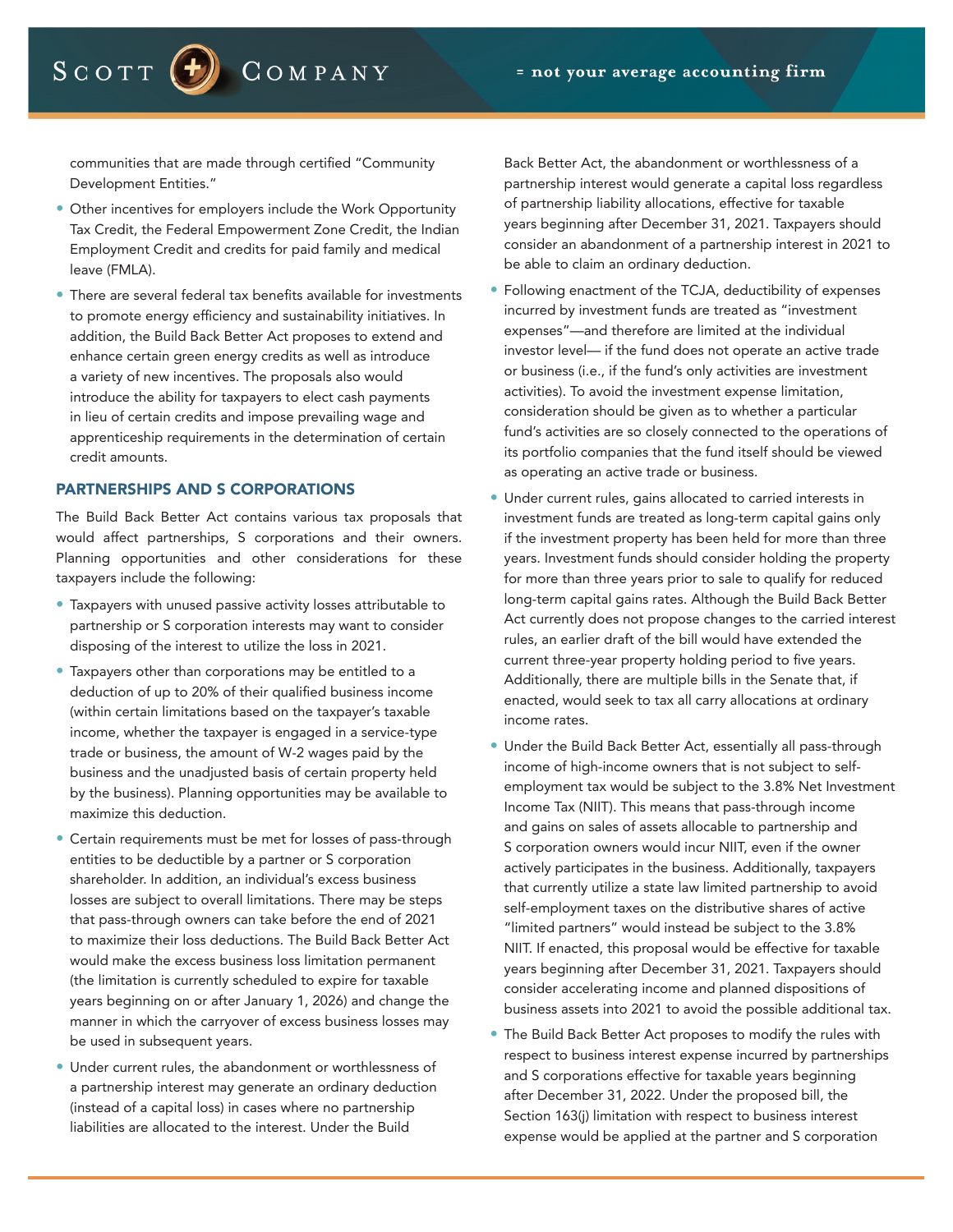SCOTT  $\left( \textbf{f} \right)$ COMPANY

shareholder level. Currently, the business interest expense limitation is applied at the entity level (also see *Maximize interest expense deductions*, above).

• Various states have enacted PTE tax elections that seek a workaround to the federal personal income tax limitation on the deduction of state taxes for individual owners of pass-through entities. See *State pass-through entity tax elections*, below.

#### PLANNING FOR INTERNATIONAL OPERATIONS

The Build Back Better Act proposes substantial changes to the existing U.S. international taxation of non-U.S. income beginning as early as 2022. These changes include, but are not limited to, the following:

- Imposing additional interest expense limitations on international financial reporting groups.
- Modifying the rules for global intangible low-taxed income (GILTI), including calculating GILTI and the corresponding foreign tax credits (FTCs) on a country-by-country basis, allowing country specific NOL carryforwards for one taxable year and reducing the QBAI reduction to 5%.
- Modifying the existing FTC rules for all remaining categories to be calculated on a country-by-country basis.
- Modifying the rules for Subpart F, foreign derived intangible income (FDII) and the base erosion anti-abuse tax (BEAT).
- Imposing new limits on the applicability of the Section 245A dividends received deduction (DRD) by removing the application of the DRD rules to non-controlled foreign corporations (CFCs).
- Modifying the rules under Section 250 to remove the taxable income limitation as well as reduce the GILTI and FDII deductions to 28.5% and 24.8%, respectively.

Businesses with international operations should gain an understanding of the impacts of these proposals on their tax profile by modeling the potential changes and considering opportunities to utilize the favorable aspects of the existing cross-border rules to mitigate the detrimental impacts, including:

- Considering mechanisms/methods to accelerate foreign source income (e.g., prepaying royalties) and associated foreign income taxes to maximize use of the existing FTC regime and increase current FDII benefits.
- Optimizing offshore repatriation and associated offshore treasury aspects while minimizing repatriation costs (e.g., previously taxed earnings and profits and basis amounts, withholding taxes, local reserve restrictions, Sections 965 and 245A, etc.).
- Accelerating dividends from non-CFC 10% owned foreign

corporations to maximize use of the 100% DRD currently available.

- Utilizing asset step-up planning in low-taxed CFCs to utilize existing current year excess FTCs in the GILTI category for other CFCs in different jurisdictions.
- Considering legal entity restructuring to maximize the use of foreign taxes paid in jurisdictions with less than a 16% current tax rate to maximize the GILTI FTC profile of the company.
- If currently in NOLs, considering methods to defer income or accelerate deductions to minimize detrimental impacts of existing Section 250 deduction taxable income limitations in favor of the proposed changes that will allow a full Section 250 deduction without a taxable income limitation.
- In combination with the OECD Pillar One/Two advancements coupled with U.S. tax legislation, reviewing the transfer pricing and value chain structure of the organization to consider ways to adapt to such changes and minimize the future effective tax rate of the organization.

### REVIEW TRANSFER PRICING COMPLIANCE

Businesses with international operations should review their cross-border transactions among affiliates for compliance with relevant country transfer pricing rules and documentation requirements. They should also ensure that actual intercompany transactions and prices are consistent with internal transfer pricing policies and intercompany agreements, as well as make sure the transactions are properly reflected in each party's books and records and year-end tax calculations. Businesses should be able to demonstrate to tax authorities that transactions are priced on an arm's-length basis and that the pricing is properly supported and documented. Penalties may be imposed for noncompliance. Areas to consider include:

- Have changes in business models, supply chains or profitability (including changes due to the effects of COVID-19) affected arm's length transfer pricing outcomes and support? These changes and their effects should be supported before year end and documented contemporaneously.
- Have all cross-border transactions been identified, priced and properly documented, including transactions resulting from merger and acquisition activities (as well as internal reorganizations)?
- Do you know which entity owns intellectual property (IP), where it is located and who is benefitting from it? Businesses must evaluate their IP assets — both self-developed and acquired through transactions — to ensure compliance with local country transfer pricing rules and to optimize IP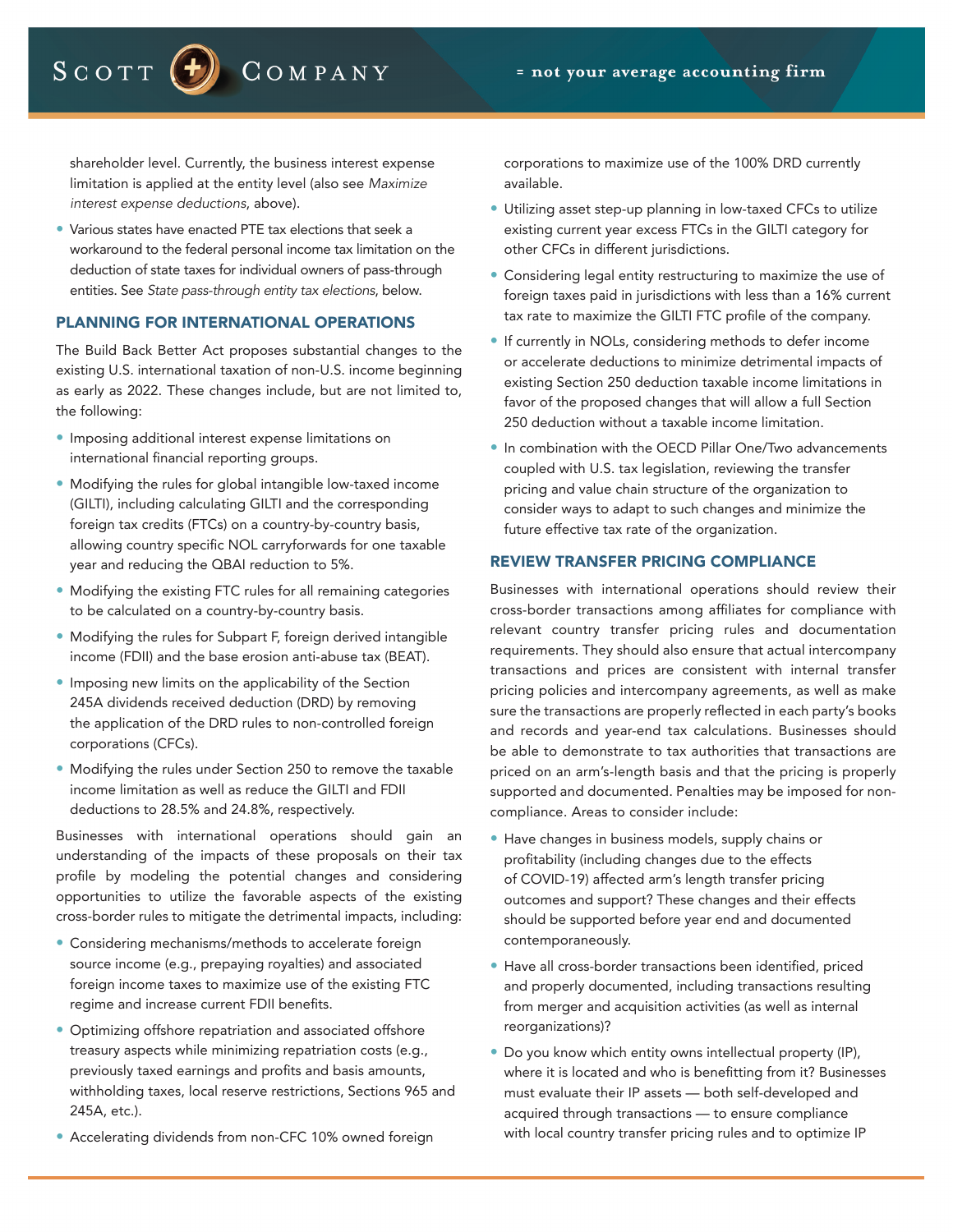management strategies.

SCOTT  $<sup>(+)</sup>$ </sup>

• If transfer pricing adjustments need to be made, they should be done before year end, and for any intercompany transactions involving the sale of tangible goods, coordinated with customs valuations.

COMPANY

• Multinational businesses should begin to monitor and model the potential effects of the recent agreement among OECD countries on a two pillar framework that addresses distribution of profits among countries and imposes a 15% global minimum tax.

#### CONSIDERATIONS FOR EMPLOYERS

Employers should consider the following issues as they close out 2021 and head into 2022:

- Employers have until the extended due date of their 2021 federal income tax return to retroactively establish a qualified retirement plan and fund the plan for 2021.
- Contributions made to a qualified retirement plan by the extended due date of the 2021 federal income tax return may be deductible for 2021; contributions made after this date are deductible for 2022.
- The amount of any PPP loan forgiveness is excluded from the federal gross income of the business, and qualifying expenses for which the loan proceeds were received are deductible.
- The CARES Act permitted employers to defer payment of the employer portion of Social Security (6.2%) payroll tax liabilities that would have been due from March 27 through December 31, 2020. Employers are reminded that half of the deferred amount must be paid by December 31, 2021 (the other half must be paid by December 31, 2022). Notice CP256-V is not required to make the required payment.
- Employers should ensure that common fringe benefits are properly included in employees' and, if applicable, 2% S corporation shareholders' taxable wages. Partners should not be issued W-2s.
- Publicly traded corporations may not deduct compensation of "covered employees" — CEO, CFO and generally the three next highest compensated executive officers — that exceeds \$1 million per year. Effective for taxable years beginning after December 31, 2026, the American Rescue Plan Act of 2021 expands covered employees to include five highest paid employees. Unlike the current rules, these five additional employees are not required to be officers.
- Generally, for calendar year accrual basis taxpayers, accrued bonuses must be fixed and determinable by year end and paid within 2.5 months of year end (by March 15, 2022) for the bonus to be deductible in 2021. However, the bonus

compensation must be paid before the end of 2021 if it is paid by a Personal Service Corporation to an employeeowner, by an S corporation to any employee-shareholder, or by a C corporation to a direct or indirect majority owner.

• Businesses should assess the tax impacts of their mobile workforce. Potential impacts include the establishment of a corporate tax presence in the state or foreign country where the employee works; dual tax residency for the employee; and payroll tax, benefits, and transfer pricing issues.

## STATE AND LOCAL TAXES

Businesses should monitor the tax rules in the states in which they operate or make sales. Taxpayers that cross state borders even virtually—should review state nexus and other policies to understand their compliance obligations, identify ways to minimize their state tax liabilities and eliminate any state tax exposure. The following are some of the state-specific areas taxpayers should consider when planning for their tax liabilities in 2021 and 2022:

- Does the state conform to federal tax rules (including recent federal legislation) or decouple from them? Not all states follow federal tax rules. (Note that states do not necessarily follow the federal treatment of PPP loans. See *Considerations for employers*, above.)
- Has the business claimed all state NOL and state tax credit carrybacks and carryforwards? Most states apply their own NOL/credit computation and carryback/forward provisions. Has the business considered how these differ from federal and the effect on its state taxable income and deductions?
- Has the business amended any federal returns? Businesses should make sure state amended returns are filed on a timely basis to report the federal changes. If a federal amended return is filed, amended state returns may still be required even there is no change to state taxable income or deductions.
- Has a state adopted economic nexus for income tax purposes, enacted NOL deduction suspensions or limitations, increased rates or suspended or eliminated some tax credit and incentive programs to deal with lack of revenues due to COVID-19 economic issues?
- The majority of states now impose single-sales factor apportionment formulas and require market-based sourcing for sales of services and licenses/sales of intangibles using disparate sourcing methodologies. Has the business recently examined whether its multistate apportionment of income is consistent with or the effect of this trend?
- Consider the state and local tax treatment of merger, acquisition and disposition transactions, and do not forget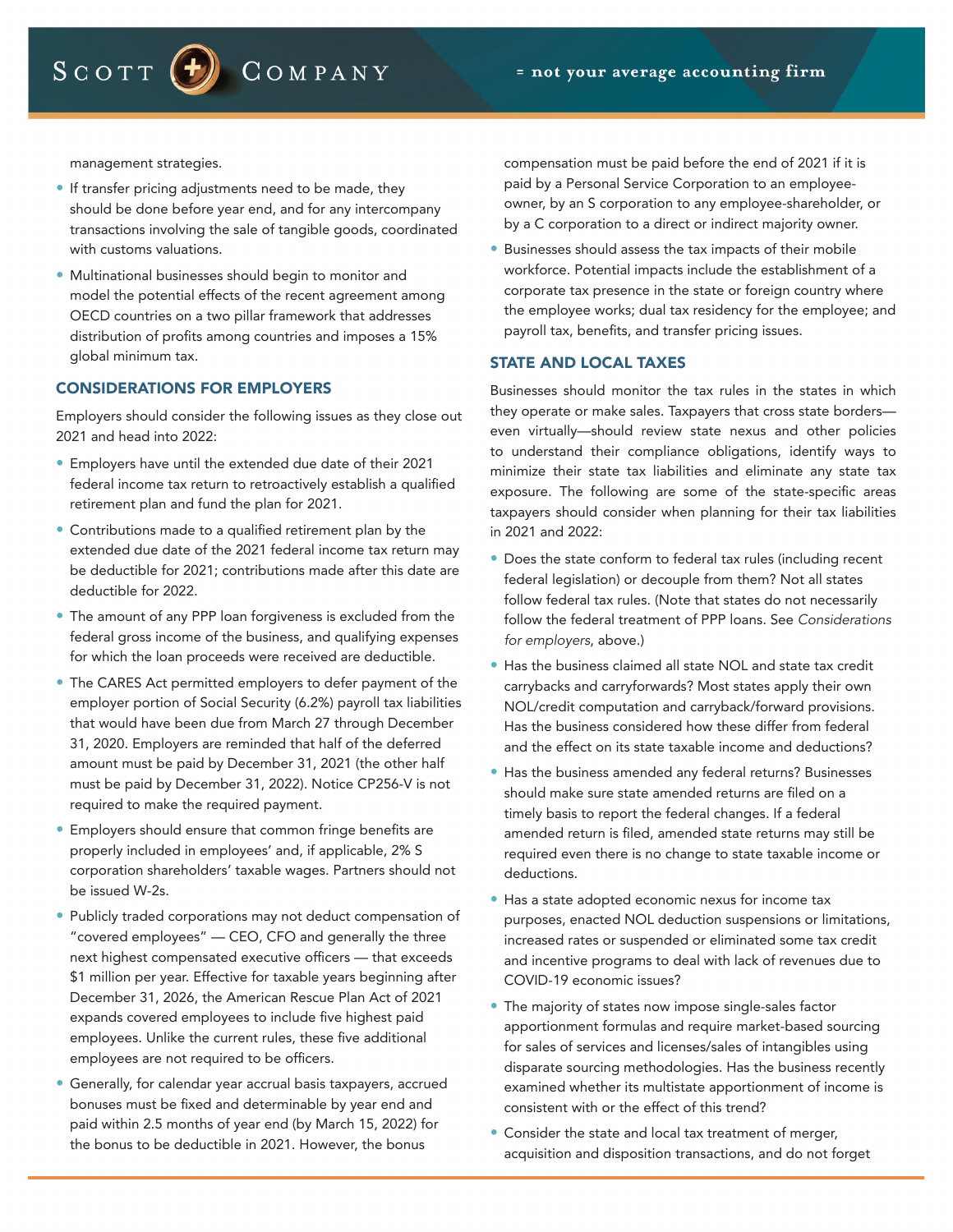that internal reorganizations of existing structures also have state tax impacts. There are many state-specific considerations when analyzing the tax effects of transactions.

COMPANY

SCOTT  $\left| \cdot \right|$ 

- Is the business claiming all available state and local tax credits, e.g., for research activities, employment or investment?
- For businesses selling remotely and that have been protected by P.L. 86-272 from state income taxes in the past, how is the business responding to changing state interpretations of those protections with respect to businesses engaged in internet-based activities?
- Has the business considered the state tax impacts of its mobile workforce? Most states that provided temporary nexus and/or withholding relief relating to teleworking employees lifted those orders during 2021 (also see *Considerations for employers*, above).
- Has the state introduced (or is it considering introducing) a tax on digital services? The definition of digital services can potentially be very broad and fact specific. Taxpayers should understand the various state proposals and plan for potential impacts.
- Remote retailers, marketplace sellers and marketplace facilitators (i.e., marketplace providers) should be sure they are in compliance with state sales and use tax laws and marketplace facilitator rules.
- Assessed property tax values typically lag behind market values. Consider challenging your property tax assessment.

#### State pass-through entity elections

The TCJA introduced a \$10,000 limit for individuals with respect to federal itemized deductions for state and local taxes paid during the year (\$5,000 for married individuals filing separately). At least 20 states have enacted potential workarounds to this deduction limitation for owners of pass-through entities, by allowing a passthrough entity to make an election (PTE tax election) to be taxed at the entity level. PTE tax elections present state and federal tax issues for partners and shareholders. Before making an election, care needs to be exercised to avoid state tax traps, especially for nonresident owners, that could exceed any federal tax savings. (Note that the Build Back Better Act proposes to increase the state and local tax deduction limitation for individuals to \$80,000 (\$40,000 for married individuals filing separately) retroactive to taxable years beginning after December 31, 2020. In addition, the Senate has begun working on a proposal that would completely lift the deduction cap subject to income limitations.)

# ACCOUNTING FOR INCOME TAXES – ASC 740 CONSIDERATIONS

The financial year-end close can present unique and challenging issues for tax departments. Further complicating matters is pending U.S. tax legislation that, if enacted by the end of the calendar year, will need to be accounted for in 2021. To avoid surprises, tax professionals can begin now to prepare for the year-end close:

- Evaluate the effectiveness of year-end tax accounting close processes and consider modifications to processes that are not ideal. Update work programs and train personnel, making sure all team members understand roles, responsibilities, deliverables and expected timing. Communication is especially critical in a virtual close.
- Know where there is pending tax legislation and be prepared to account for the tax effects of legislation that is "enacted" before year end. Whether legislation is considered enacted for purposes of ASC 740 depends on the legislative process in the particular jurisdiction.
- Document whether and to what extent a valuation allowance should be recorded against deferred tax assets in accordance with ASC 740. Depending on the company's situation, this process can be complex and time consuming and may require scheduling deferred tax assets and liabilities, preparing estimates of future taxable income and evaluating available tax planning strategies.
- Determine and document the tax accounting effects of business combinations, dispositions and other unique transactions.
- Review the intra-period tax allocation rules to ensure that income tax expense/(benefit) is correctly recorded in the financial statements. Depending on a company's activities, income tax expense/(benefit) could be recorded in continuing operations as well as other areas of the financial statements.
- Evaluate existing and new uncertain tax positions and update supporting documentation.
- Make sure tax account reconciliations are current and provide sufficient detail to prove the year-over-year change in tax account balances.
- Understand required tax footnote disclosures and build the preparation of relevant documentation and schedules into the year-end close process.